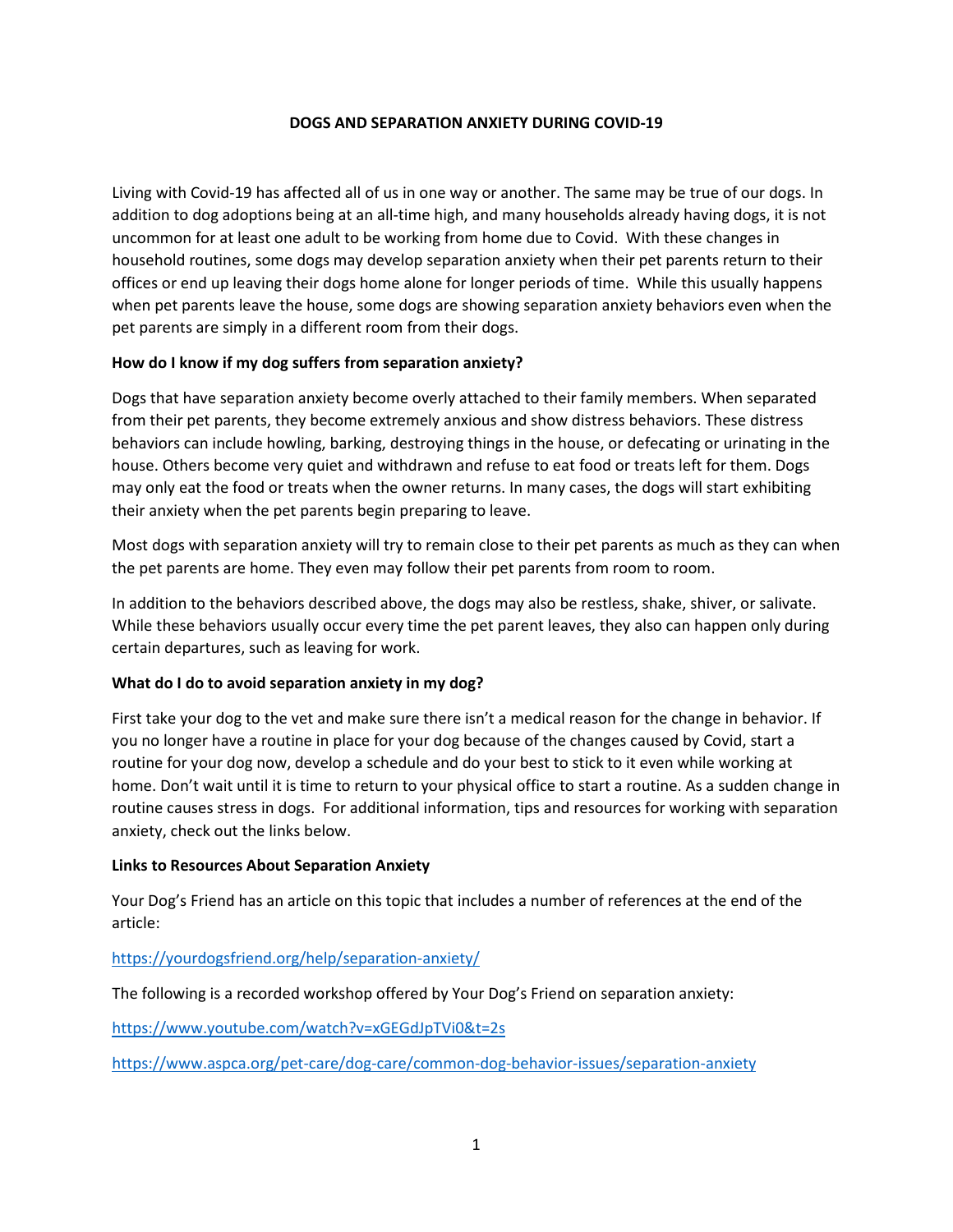Below are links to a three-part series on separation anxiety:

<https://www.rover.com/blog/separation-anxiety-dogs-happen/>

<https://www.rover.com/blog/setting-separation-anxiety-dog-success/>

<https://www.rover.com/blog/heres-real-way-train-dog-separation-anxiety/>

There are certified dog separation anxiety trainers who specialize in working with dogs with separation anxiety. The first link is an article about online training in this area and the second link is to the website that is offering this training:

[https://www.petproductnews.com/archives/certified-dog-anxiety-trainer-launches-online-training](https://www.petproductnews.com/archives/certified-dog-anxiety-trainer-launches-online-training-program-to-treat-canine-anxiety/article_cb6228b5-977c-5cf0-a97d-8973540ad419.html)[program-to-treat-canine-anxiety/article\\_cb6228b5-977c-5cf0-a97d-8973540ad419.html](https://www.petproductnews.com/archives/certified-dog-anxiety-trainer-launches-online-training-program-to-treat-canine-anxiety/article_cb6228b5-977c-5cf0-a97d-8973540ad419.html)

[https://www.petproductnews.com/archives/certified-dog-anxiety-trainer-launches-online-training](https://www.petproductnews.com/archives/certified-dog-anxiety-trainer-launches-online-training-program-to-treat-canine-anxiety/article_cb6228b5-977c-5cf0-a97d-8973540ad419.html)[program-to-treat-canine-anxiety/article\\_cb6228b5-977c-5cf0-a97d-8973540ad419.html](https://www.petproductnews.com/archives/certified-dog-anxiety-trainer-launches-online-training-program-to-treat-canine-anxiety/article_cb6228b5-977c-5cf0-a97d-8973540ad419.html)

<https://malenademartini.com/about/why-hire-csat-trainer/>

Your Dog's Friend's resources section of their web site provides a list of local, force-free trainers and behaviorists. It includes the following trainers who have certification in separation anxiety training.

#### **My Fantastic Friend**

**Jessica Ring**, CPDT-KA, CTC, PCBC-A, PMCT, **SA Pro Trainer (Separation Anxiety Pro Trainer)** Ellicott City, MD [www.myfantasticfriend.com](http://www.myfantasticfriend.com/) [jessica@myfantasticfriend.com](mailto:jessica@myfantasticfriend.com) 443-741-1044

Semi-private group classes and private in-home classes for puppies, basics and tricks. Behavior consultations for problems including separation anxiety. Day training in Howard County and surrounding areas. Online training options available for classes and consultations.

#### **Well Done Charlie**

**Toni Clarke**, CTC, VSA-CDT, **CSAT (Certified Separation Anxiety trainer)** Capitol Hill [www.welldonecharlie.com](http://www.welldonecharlie.com/) [toni.clarke@welldonecharlie.com](mailto:toni.clarke@welldonecharlie.com) 202-854-9221

Private, in-home dog training and behavior modification. Serving Capitol Hill and the Washington, DC metro area. All issues, but with a special focus on helping anxious dogs deal with the noise and bustle of the city.

**Tracy Krulik**, CTC, **CSAT (Certified Separation Anxiety trainer)** Ashburn, VA [www.ispeakdog.org](http://www.ispeakdog.org/) [tracy@ispeakdog.org](mailto:tracy@ispeakdog.org)

**Separation Anxiety training**: Stop the barking, howling, frantic running, peeing, destruction, and injuries